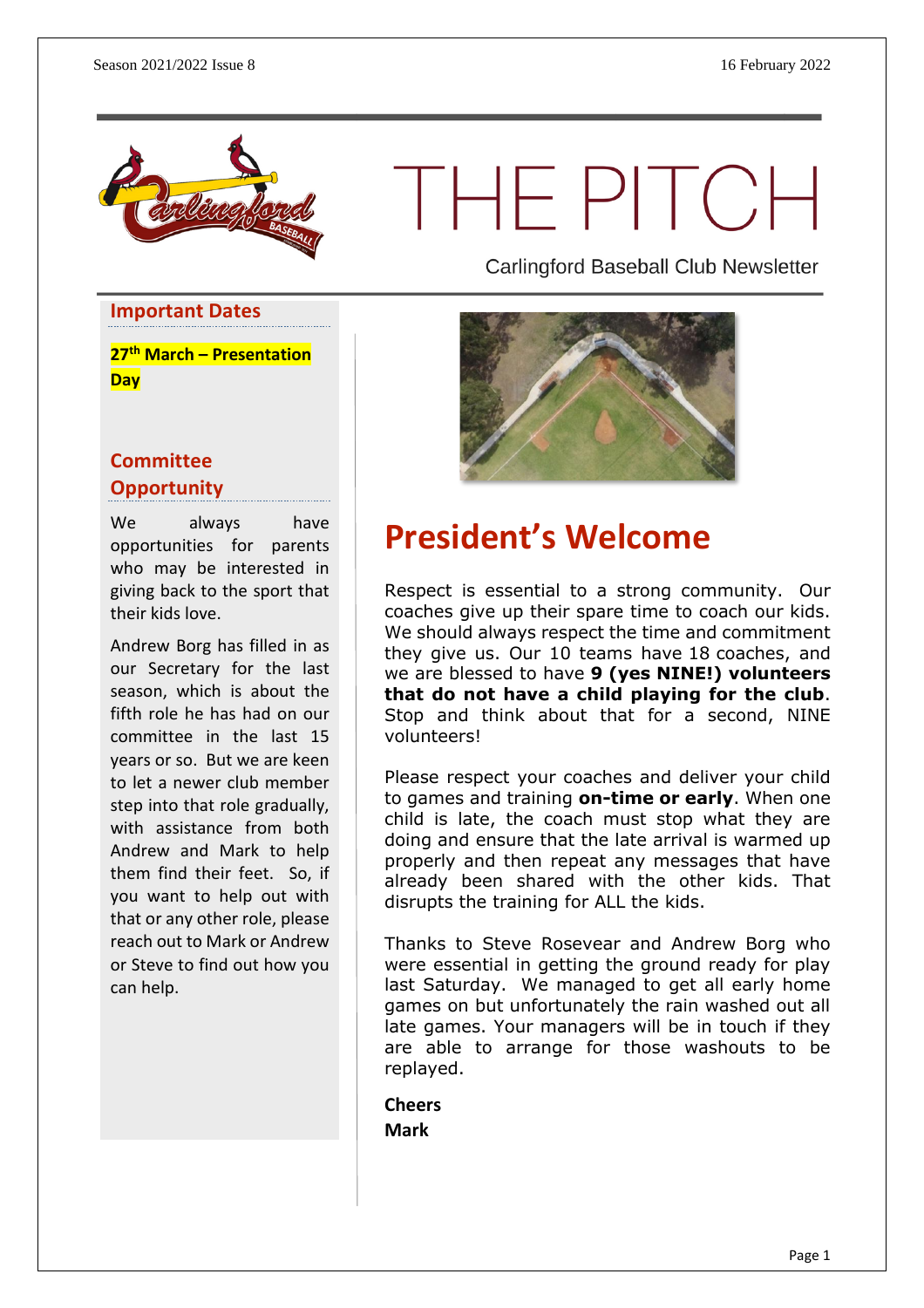### **CANTEEN DUTY**

This week's teams are: **7.45am – 10.15am: 9U 10.00am – 12.15pm**: **16/3**

**Two people are required from each team, 1 for BBQ and 1 for Canteen**



## **Results 12/02/22**

| 16U/1  | Barry Shipley Youth League        | Baulko/Carlo JV | 9  | <b>Castle Hill Cavaliers</b> | 8  | Win        |
|--------|-----------------------------------|-----------------|----|------------------------------|----|------------|
| 16U/3  | <b>Brian Cashmore South</b>       | Carlingford     |    | Washed Out                   |    |            |
| 14U/1  | Graham Hay League                 | Baulko/Carlo JV |    | Washed Out                   |    |            |
| 14U/3  | Peter Street League               | Baulko/Carlo    | 8  | Rouse Hill                   | 9  | Loss       |
| 12U/1  | Ken Douglas League                | Carlingford     | 3  | <b>Quakers Hill</b>          | 1  | <b>Win</b> |
| 12U/3  | Phil Leonard League South         | Carlingford     |    | <b>BYE</b>                   |    |            |
| 10/11U | Jim Bergan League Minor<br>League | Carlingford     |    | Washed Out                   |    |            |
| 9U     | Col Daisley League TBall          | Carlingford     | 38 | <b>Baulkham Hills</b>        | 16 | <b>Win</b> |
| 8U     | Wendy Vigenser League             |                 |    |                              |    |            |
|        | TBall                             | Carlingford     | 6  | Castle Hill                  | 12 | Loss       |
| 7U     | Akers League North TBall          | Carlingford     | 27 | <b>Castle Hill Lancers</b>   | 19 | Win        |

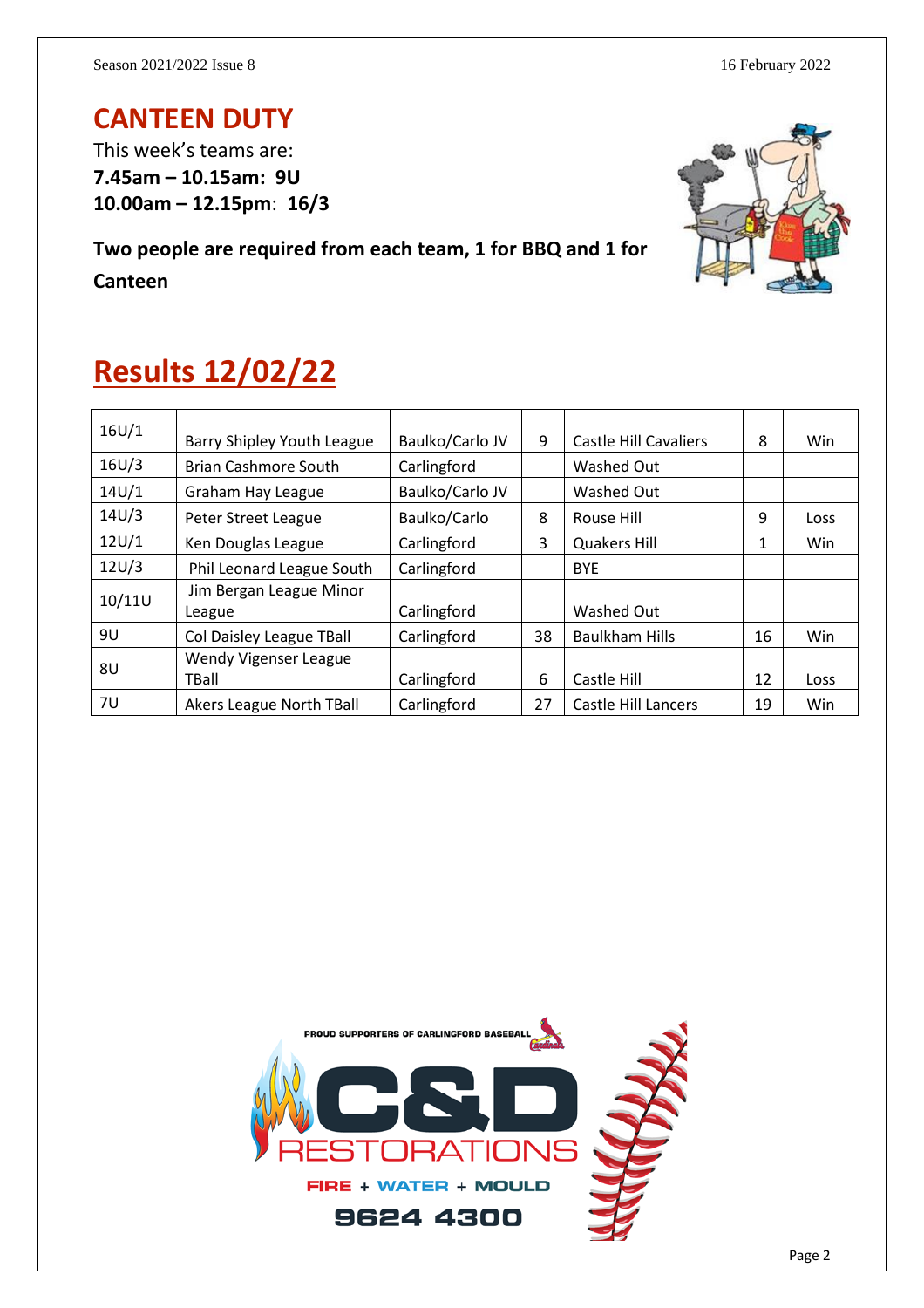# **WHO IS PLAYING THIS WEEK- Sat 19/02/2022**

### **Juniors**

| 16U/1        | Baulko/Carlo Div 1 JV vs<br><b>CH Crusaders</b> | Knights       | <b>Friday Night</b><br>7.15pm |  |
|--------------|-------------------------------------------------|---------------|-------------------------------|--|
| 16U/3        | <b>Carlingford vs Oakville</b>                  | Murray Farm 1 | 10.30am                       |  |
| 14U/1        | Baulko/Carlo Div 1 JV vs<br>Castle Hill         | Northmead 6   | 8.30am                        |  |
| 14U/3        | Baulko/Carlo vs<br>Kellyville                   | Northmead 4   | 10.30am                       |  |
| 12U/1        | Carlingford vs<br><b>CH Crusaders</b>           | Murray Farm 2 | 8.30am                        |  |
| <b>12U/3</b> | Carlingford vs<br><b>Quakers Hill</b>           | Corbin 2      | 10.30am                       |  |
| 10/11U       | Carlingford vs                                  | <b>BYE</b>    |                               |  |
| 9U           | Carlingford vs<br><b>CH Archers</b>             | Murray Farm 4 | 8.30am                        |  |
| 8U           | Carlingford vs<br>Kings Langley                 | Murray Farm 3 | 8.30am                        |  |
| 7U           | Carlingford vs<br><b>WH Warriors</b>            | Sutton 2      | 8.30am                        |  |

### **Seniors**

| GI             | Carlingford vs<br><b>CH Cavaliers</b>                   | Castle Glen      | 3.45pm             |
|----------------|---------------------------------------------------------|------------------|--------------------|
| G <sub>2</sub> | Carlingford vs<br>Holroyd                               | Murray Farm      | 3.45pm             |
| G <sub>3</sub> | Carlingford Redsox vs<br><b>QH Shiprats</b>             | <b>Muirfield</b> | 1.30 <sub>pm</sub> |
|                | <b>Carlingford Coils vs</b><br><b>Carlingford Black</b> | Murray Farm      | 1.30 <sub>pm</sub> |
|                | Carlingford Black vs<br><b>Carlingford Coils</b>        | Murray Farm      | 1.30 <sub>pm</sub> |

![](_page_2_Picture_7.jpeg)

www.centricityfinance.com.au | 0413 139 611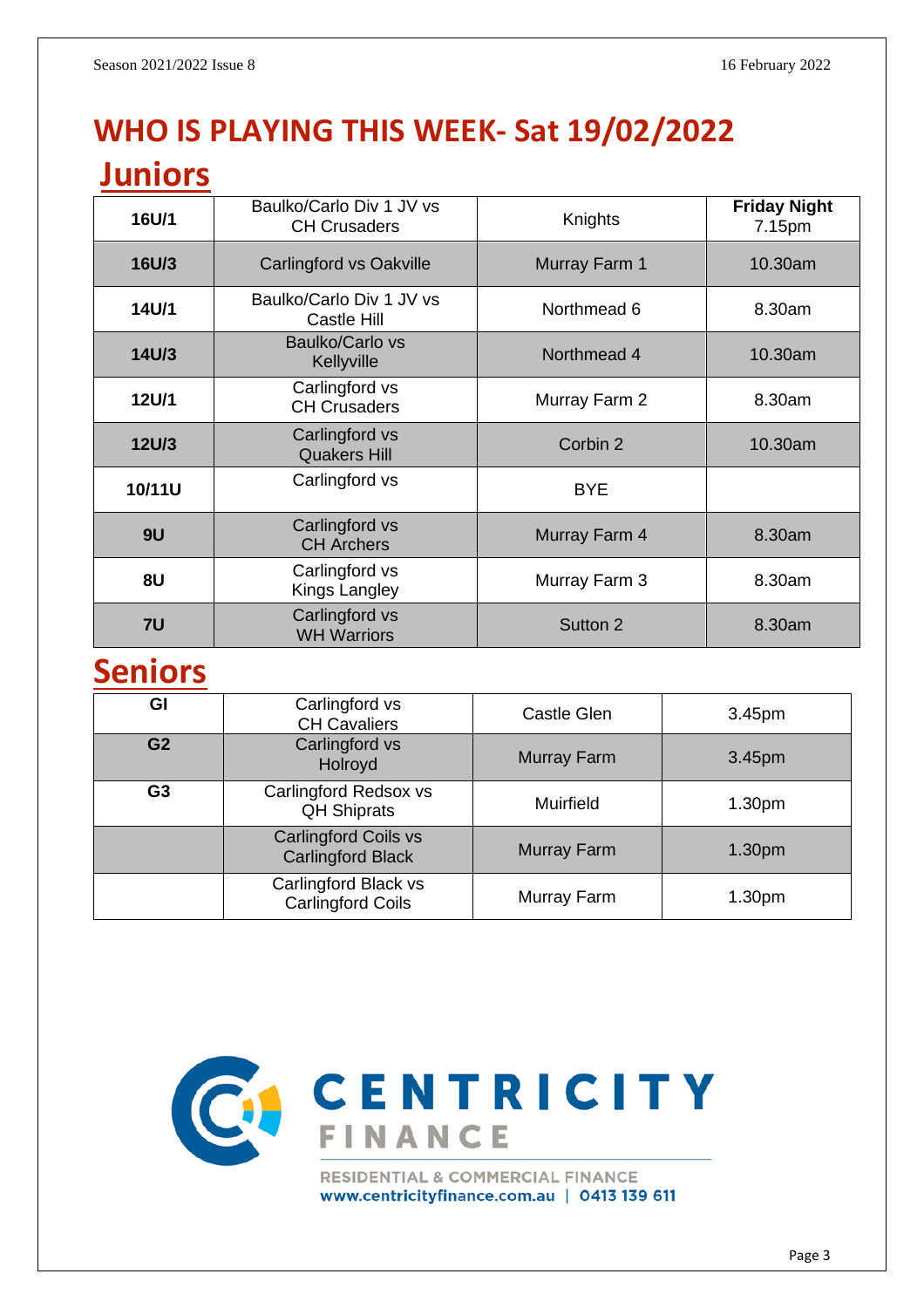## **Uniform & Merchandise prices**

**Velcro Club Cap** - \$20

**Premium Flexifit Club Cap** - \$25

**Club Socks** - \$12

**Junior Playing Shirts** *(Included as part of registration process)*

**Seniors Sublimated Playing Shirts** - \$50

**Key Rings** - \$12

**Drink Coolers** - \$8 each or two for \$12 **Training T-Shirts (Kids)** - \$15 sizes 8-14 **Training T-Shirts (Senior)** - \$20 sizes S-5XL **Supporters Shirt** - \$30

**Club Hoodie** - \$65

**Club Supporters Jacket** - \$70

**Junior Uniform Combo Packs** *(suited for ages up to 12)* -\$50

(Uniform Manager to submit orders – these packs are NOT available in store)

- $\triangleright$  Pants (white, grey or black)
- $\triangleright$  Socks (black, red)
- $\triangleright$  Belt (to match socks)
- ➢ Pant Product basics:
	- Youth Baseball Pant
	- 100% Double Knit 12 Oz. Polyester
	- Double Knee Construction
- Five Pro-Style Belt Loops
- Zipper Fly, Town Snap Closure
- Two Double Welted Set-In Back Pockets
- 2 ½" Elastic Waistband
- Youth Inseams: XS (18"), S (20"), M (22"), L (23")
- Available in sizes  $XS(4)$ ,  $S(6)$ ,  $M(8)$ , L (10), XL (12)

These items are generally available at the Murray Farm Canteen on Saturday mornings during the summer season. Otherwise, simply email our Treasurer at [treasurer@carlingfordbaseball.com.au](mailto:treasurer@carlingfordbaseball.com.au) advising which item you would like to purchase. You will receive an email with a link

Uniform pick-ups can be arranged with our uniform officer at [uniforms@carlingfordbaseball.com.au](mailto:uniforms@carlingfordbaseball.com.au)

to pay the invoice shortly thereafter.

![](_page_3_Picture_29.jpeg)

Thank you to Steve from Steve's Fine Meats for returning as a Sponsor for this Season. You can find Steve's Fine Meats at Shop 8/1 Carmen Drive Carlingford.

![](_page_3_Picture_31.jpeg)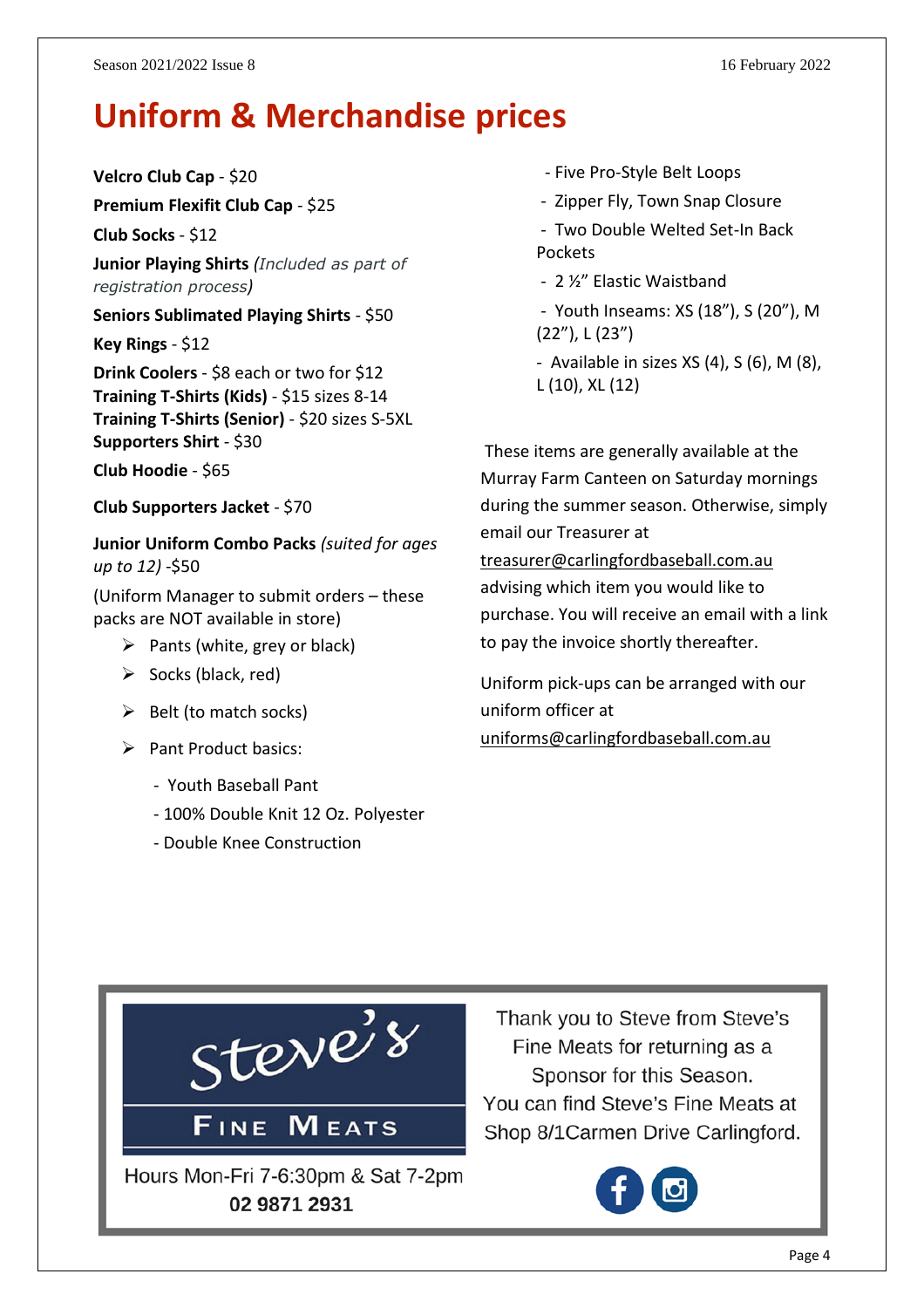## **MATCH REPORTS**

**7U Akers League North T-Ball Carlingford vs Castle Hill Jesters Result: Win 27-19**

#### **Player of the Match - Nathan**

A last minute switch of diamonds had little effect on the continuing improvement and confidence of this young team of champions.

The players were constantly challenged by slippery baseballs and an even slippier infield, but they persisted and continued to work hard.

Highlights of the game including:

Powerful batting from Taylor, Nathan, Beau, Lachlan, John and Mason Outstanding base running from Samantha, Charlotte and Dexter Fabulous fielding from Taylor, Nathan, Beau and Samantha

This week's training will see us working on our sliding and high fives.

Nathan picked up Player of the Match for his solid and consistent batting, and getting on base everytime.

Thank you to Denis for umpiring the game and making sure all the kids had a great time.

#### **8U Wendy Vigenser League Carlingford vs CH Cavaliers Result: Loss 6-12**

#### **Player of the Week: Flynn**

![](_page_4_Picture_14.jpeg)

Another cloudy Saturday morning and our 8U's were up against the CH Cavaliers. We were first to bat and Marcus got us off to a good start with a solid hit, followed by hits from Flynn and William but couldn't manage to get anyone home.

Some good fielding by Jacob and Caitlin but CH managed to take the lead. Next innings saw hits by Aiden, Nathan, Timothy that saw us with loaded bases and Ben and Oliver got the scorer working.

Great hitting by everyone saw us get 6 home and great fielding by Aiden at 2nd and Jacob throwing to 1st to get CH 3 out. The 3rd innings started with the rain getting heavier and we couldn't manage a run.

CH scored 5 home as the rain started to pour down and that was all, the umpire called the game at the top of the 4th. WELL DONE FLYNN! Our player of the match.

![](_page_4_Picture_19.jpeg)

![](_page_4_Picture_20.jpeg)